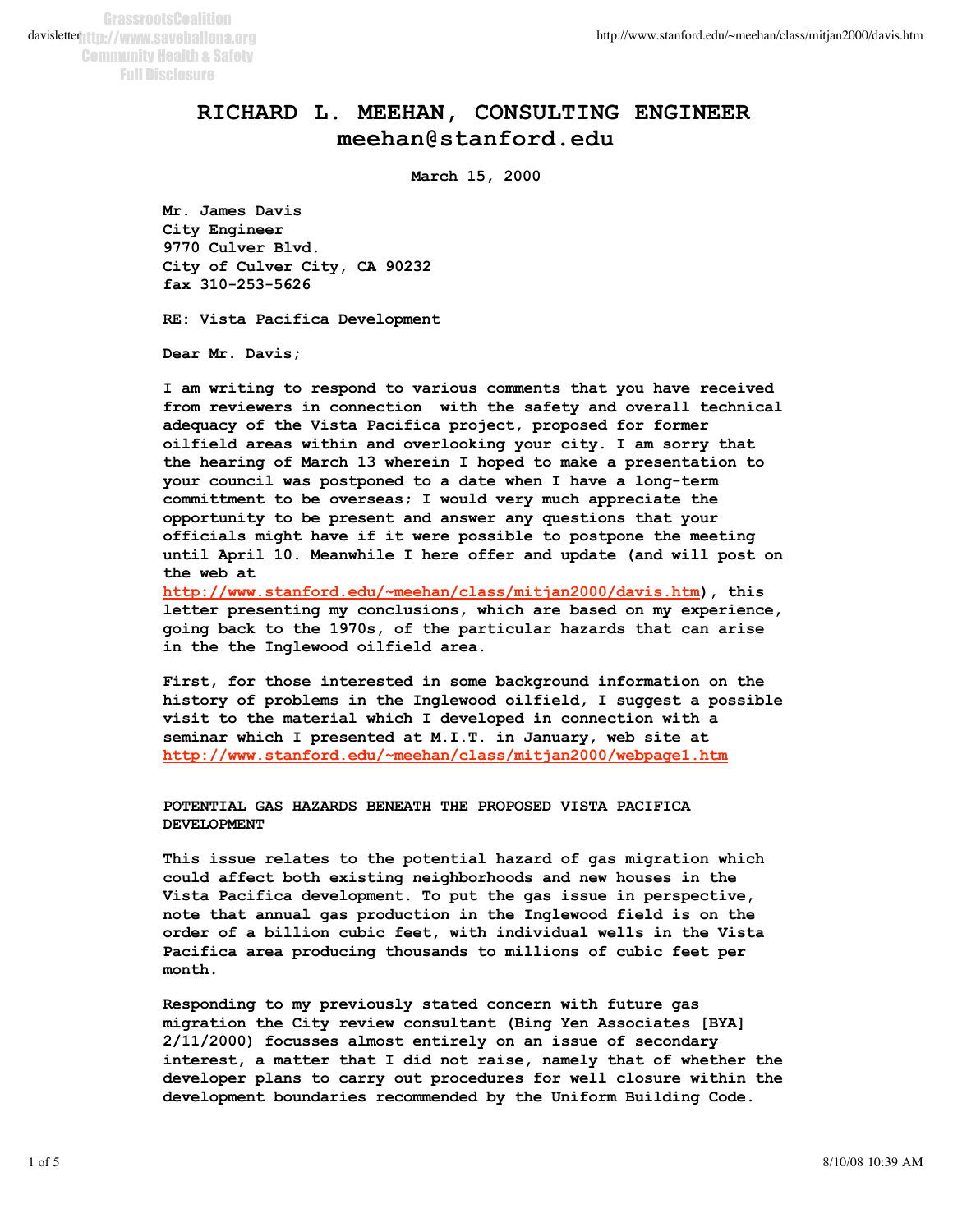**GrassrootsCoalition** davisletter 11.//www.saveballona.org Community Health & Safety

Full Disclosure<br>The BYA review indicates that the gas migration hazard can be **otherwise neglected because the Culver City has no sophisticated special regulations dealing with this hazard beyond the nominal requirements of the building code.** 

**My view is that the hazard in the Inglewood Field has less to do with well abandonment than with impacts of secondary recovery operations which have been shown to force waste and gas toward the ground surface regardless of the presence of old wells, whether properly abandoned or not.**



*Figure 1. Map showing some of the injector wells just to the south of the Vista Pacifica area. The Castle fault is shown in yellow*

**The BYA reviewer's dismissal of the significance of injector wells as close as 400 ft. from property line, and his claim that there are no similarites between conditions at Baldwin Hills, Fairfax, and Vista Pacifica are neither documented nor referenced. In fact injection wells at the Vista Pacifica site are actually closer to the proposed new houses than wells at Baldwin Hills and Fairfax were to the areas of disastrous damage to the Baldwin Hills Reservoir and Ross Store.**

**The BYA reviewer represents the views of another independent reviewer, E.D. Michaels, as expressing no concern with gas issues. Evidentally the reviewer has not seen or ignores Michaels' 11/23/99 report expressing explicit concern over methane gas problems. (Incidentally, Michaels' and my work reaching similar conclusions on this issue were carried out without awawreness of each others' involvement or opinions.)**

**POTENTIAL FOR OILFIELD-INDUCED REACTIVATION OF CRACKS AND FAULTS BENEATH THE PROPOSED VISTA PACIFICA HOUSES.**

**I refer here to the potential for reactivation of known faults due to oil field operations, including withdrawal and reinjection of fluids in the oil field beneath and adjoining the project.**

**In general ground movement is proportional to the volume of fluids and gases which have been moved in and out of the underlying oilfield. There is no question that the quantities of oil, gas, and waste brine involved in this section of the field is large. The most recent survey evidence, from the 1970s shows that the development area has sunk several feet since the 1920s, and it**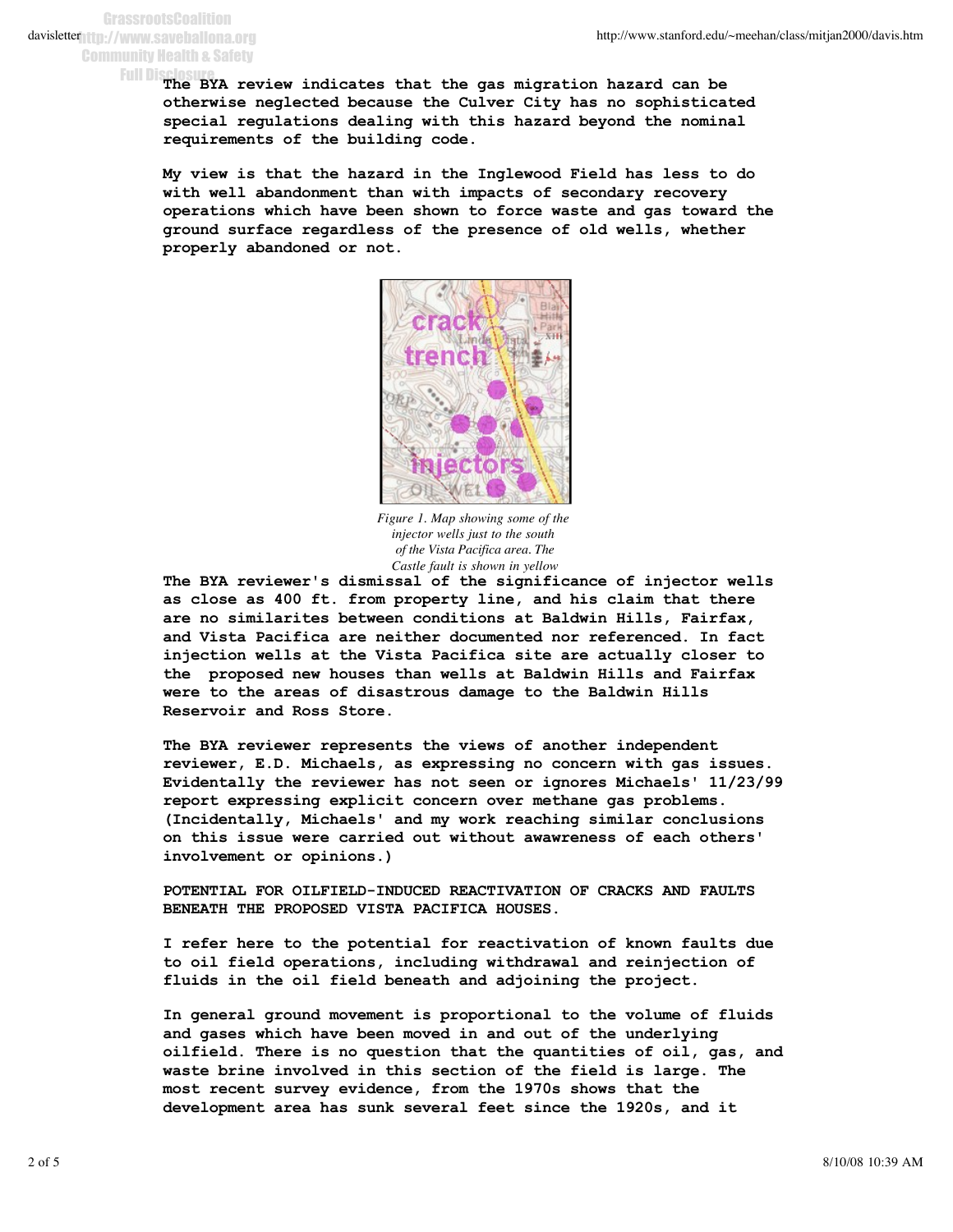**GrassrootsCoalition** davisletter 11.//www.saveballona.org Community Health & Safety

**seems likely, considering the intensified activity of the past few** Full Disclosure**years, that the ground movements have accelerated in the area of the Vista Pacifica project since the 1970s. However the developer has not made any ground surveys or estimates of recent ground behavior though this would appear to be a reasonable requirement.** 

**In this connection I have noted active ground cracking on Wrightcrest Drive, figure 2 below. This almost certainly represents activation of extensions of the well-known "Castle Fault" which passes beneath some of the proposed new houses. Note from the map, figure 1, that the crack is just north of the project and that active injection wells are just to the south of it. It is likely that the same cracking effect exists beneath the area of proposed houses, though not observable in the eroded and graded terrain in the project area. Note also from the map above that the Lettis trench which which identifies the Castle fault as actually present in the project along the same alignment.**

**Since the early 1980s oil field extraction and water injection operations have been expanded into and adjoining the project area. The nearest injection well to the Wrightcrest Drive crack site (#118) was placed in operation in late 1995 and is currently injecting at a rate of about 50,000 bbl/mo. Injection pressures (400-550 psi) in relatively shallow producing zones (e.g. Vickers Zone at 1500 feet) are similar to those associated with thousands of feet of ground cracking which led to failure of the Baldwin Hills Reservoir on the southeast side of the oil field. These pressures exceed calculable fracture pressures and were considered by the USGS, as well as ourselves, as probable causes of ground failure at Baldwin Hills. This issue remains unaddressed in the environmental and geotechnical studies provided, including the BYA review which simply dismisses without attribution the potential as "not widely accepted".** 



*Figure 2. Ground crack, Wrightcrest Drive, 1999*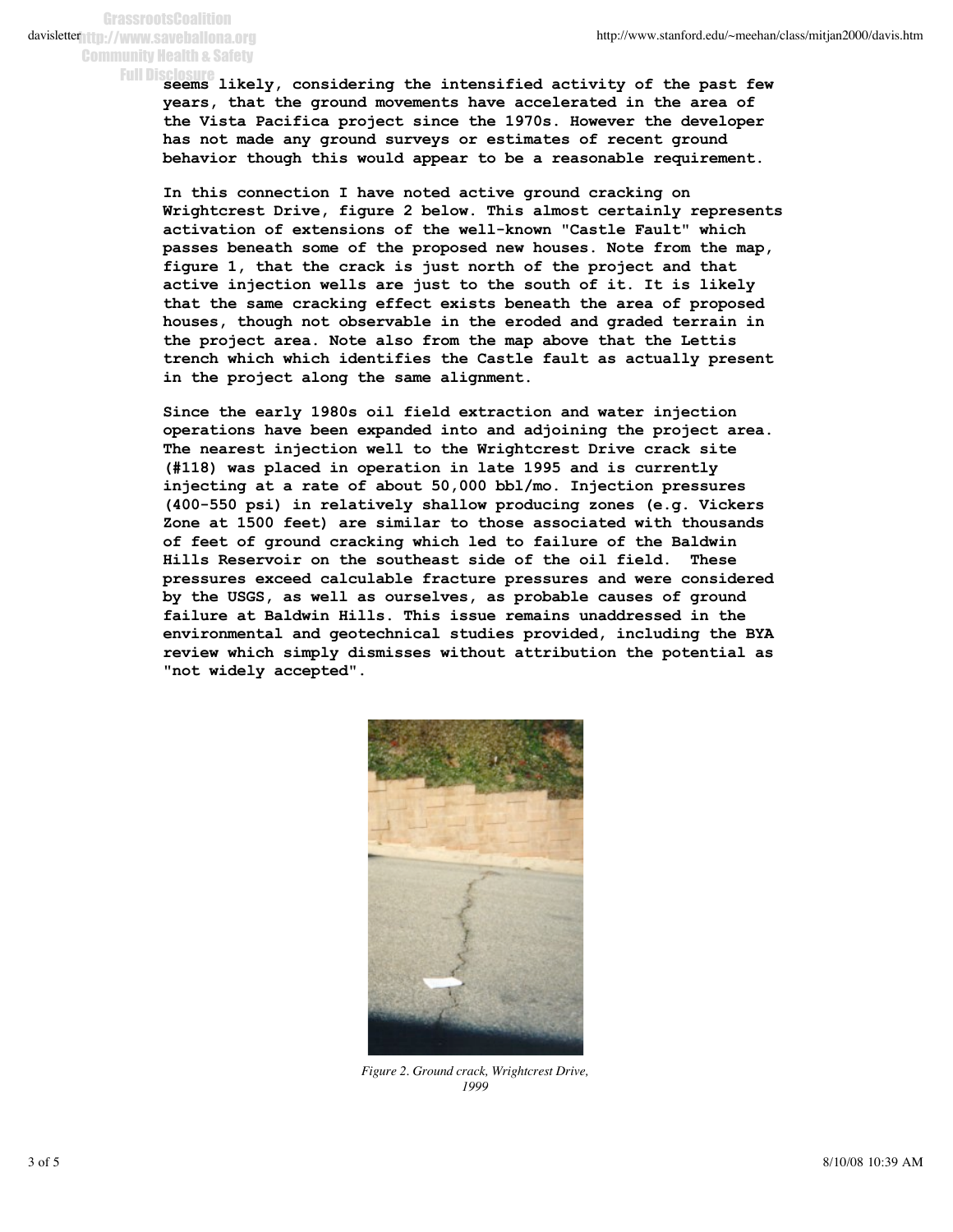## **STRONG EARTHQUAKE SHAKING AND POTENTIAL SLOPE INSTABILITY**

**City reviewers (L.A.County, Bing Yen Associates) make it clear that they have not reviewed, and take no responsibility, for the developers geotechnical test results, on which all stability reviews, including the county's, are based. However one other independent reviewer, Mr. Michaels, points out that the developer's geotechnical tests have been misinterpreted in a such a way to lead to undue assurances of slope stability safety. I agree with Mr. Michaels. Hence the City has only two independent reviews of the fundamental data provided; Neither review supports the conclusions of the developer.**

**In general creation of the lots on the project has required the use of steep slopes, exceeding 2:1 in places, with minimal toe setbacks. Fills are being placed on steep slopes exceeding 2:1. These slopes abut private lots and a school. If these conditions meet code, it is only by the slightest of margins, and using debatable data that no independent reviewer has checked or endorsed. Under the circumstances, it seems to me that extra assurances can and should be be reasonably demanded under the provisions of the code calling for discretionary review by the responsible building official.**

**Neither of the city reviewers (L.A.County, Bing Yen Associates) have been willing to respond to my straightforward request that they provide estimates of the amount of ground movement that is likely to occur in the 0.53g earthquake that the developer's consultants themselves have estimated as possible at the site. As I have previously indicated slope movements on the order of six inches, which I submit as a reasonable estimate for the 0.5g earthquake, have served routinely as a basis for "total loss" claims following California earthquakes.**

**In my opinion assessment of the fiscal and public safety of this risk on local government, adjoining properties, and future homeowners remains incomplete without a "blue ribbon" level of review by independents. The reviews presented to the City to date ignore several important pieces of evidence and have, in effect, distanced themselves from the safety of the project.**

**Sincerely, (Signed and sent by fax and mail, 3/15/00) Richard L. Meehan RCE 18512**

**ANNOTATED REFERENCES:** 

**1. Meehan, RL; Hamilton, DH (April 23, 1971): "Ground Rupture in the Baldwin Hills," Science. 172, no. 3981, 333-344. This report describes the role of oil drilling and water re-injection in causing the Baldwin Hills Dam collapse.**